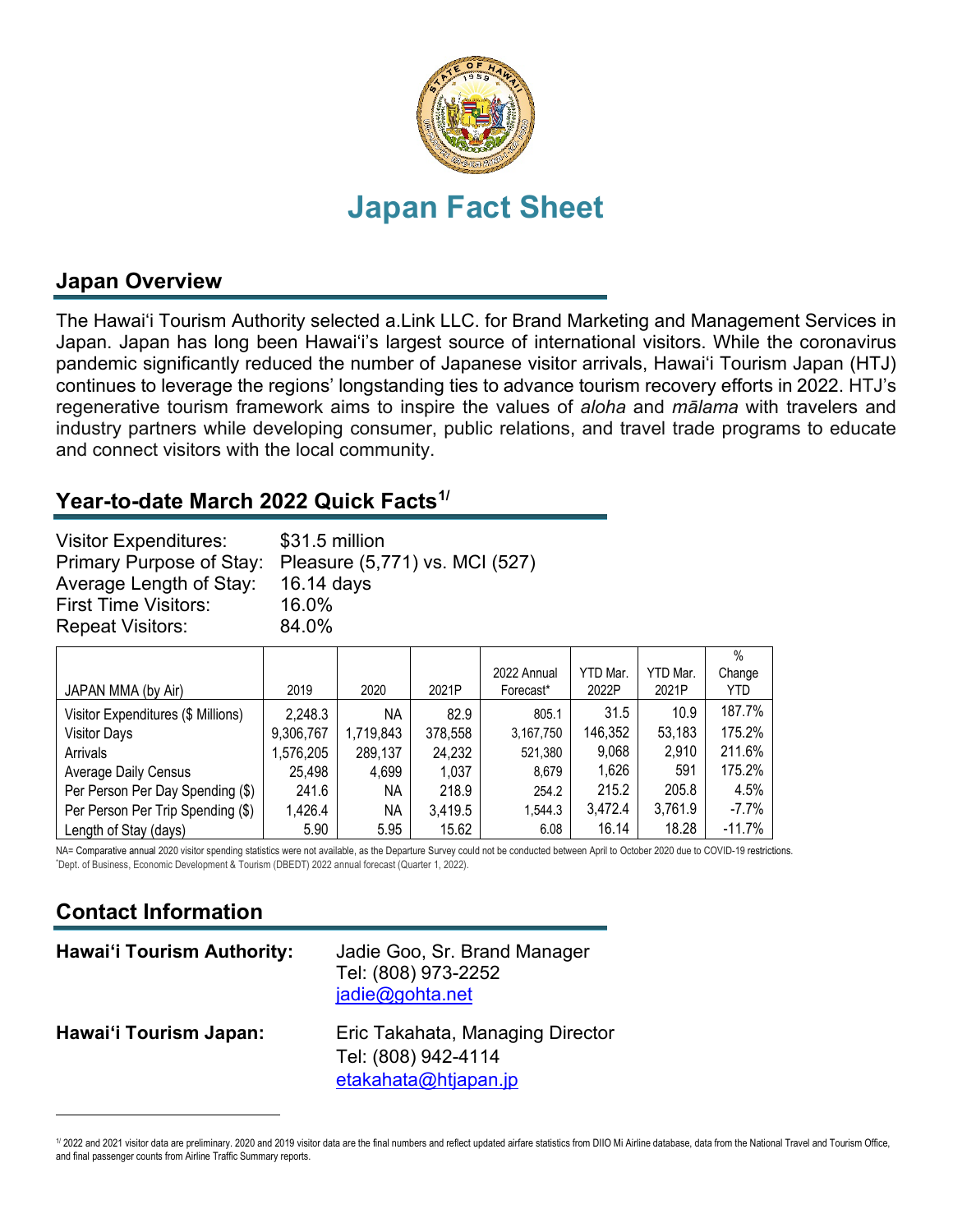#### **Market Summary**

Prior to the global COVID-19 pandemic and Hawai'i's quarantine requirements for travelers, the State of Hawai'i achieved record-level visitor expenditures and arrivals in 2019 through February 2020. Due to concerns about the rapid surge of COVID cases worldwide and the limitations of Hawai'i's health care system, on March 17, 2020 Hawai'i Gov. David Ige asked visitors to [postpone their trips](https://www.staradvertiser.com/2020/03/17/breaking-news/hawaii-records-4-more-cases-of-coronavirus-including-big-islands-first-case/) for at least 30 days. The counties also began issuing stay-at-home orders. On March 26, 2020, the state implemented a 14-day mandatory travel quarantine. Subsequently, nearly all trans-Pacific and interisland flights were canceled, cruise ship activities were suspended and tourism to the islands all but shut down. This continued until mid-October 2020, when the state initiated the Safe Travels program, which allowed trans-Pacific travelers to bypass the quarantine if they had a valid negative test for COVID-19.

Through March 25, 2022, domestic passengers could bypass the State's mandatory five-day selfquarantine if they were up-to-date on their vaccination or with a negative COVID-19 pre-travel test result from a Trusted Testing Partner through the Safe Travels program. The Safe Travels Program ended on March 25, 2022, and domestic pre-travel requirements ceased as of March 26, 2022. Passengers arriving on direct international flights were subjected to federal U.S. entry requirements which included proof of an up-to-date vaccination document and negative COVID-19 test result taken within one day of travel, or documentation of having recovered from COVID-19 in the past 90 days, prior to their flight.

- Through the first quarter of 2022, there were 9,068 visitors from Japan, compared 374,929 visitors (-97.6%) in the first quarter of 2019.
- Visitors from Japan spent \$31.5 million in the first quarter of 2022, compared to \$524.1 billion (-94.0%) in the first quarter of 2019.
- There were 236 scheduled flights with 51,243 seats in the first quarter of 2022, compared to 2,022 flights with 505,898 seats in the first quarter of 2019.
- For all of 2021, 24,232 visitors arrived from Japan. In comparison, there were 289,137 visitors (-91.6%) from Japan in 2020, and 1,576,205 visitors (-98.5%) in 2019.
- Total visitor spending in 2021 was \$82.9 million, a 96.3 percent drop from \$2.25 billion in 2019. Comparative 2020 visitor spending data was not available.
- In 2021, there were 529 scheduled flights with 131,766 seats from Japan. In comparison, there were 1,787 flights with 483,574 seats in 2020, and 7,696 flights with 1,999,204 seats in 2019.

#### **Market Conditions**

- The Japanese Yen fell sharply in March 2022, hitting a near seven-year low of 122.0 per USD at the close of trading on March 25, and it is predicted to continue falling in the short term.
- Japanese economic trend continued to show a positive movement in goods consumption. In the first half of March 2022, consumption increased 1.1 percent compared to pre-COVID. GDP growth for 2022 is projected at 2.1 percent. Go-To-Travel is now under reconsideration starting after the Golden Week holiday in May 2022.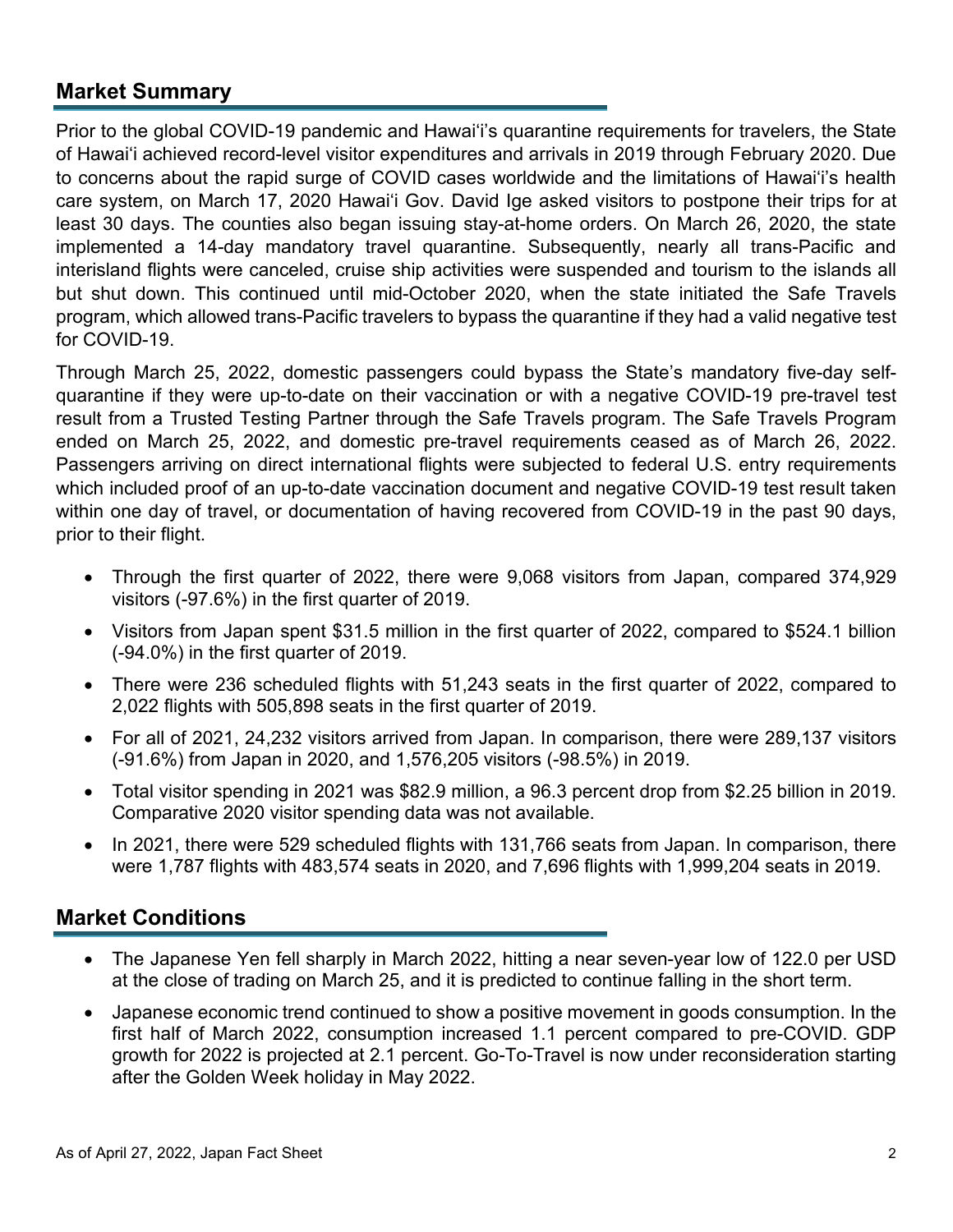- Consumer Confidence Index in March 2022 reached the highest in the past 5 years. In total 16 categories, "Travel" has increased compared to the previous months. Consumers are consciously planning for long-distance travel.
- On April 1, 2022, the Ministry of Foreign Affairs of Japan (MOFA) eased travel advice from Level 3 "Avoid All Travel", to Level 2 "Avoid Non-essential Travel" for 106 countries, including the U.S. From April 10, Japan will increase its daily new entry capacity up to 10,000 passengers.
- As of April 8, 44.3 percent of Japanese has completed the booster shot and 79.6 percent are fully vaccinated.
- According to JNTO, the number of outbound travelers in February 2022 was 46,900. This is a 90 percent increase compared to the same month of 2021, but a 96.9 percent decrease compared to the same month of 2019.
- Hawai'i is the most popular travel destinations for Millennials: VALISE marketing company run SNS survey on its Instagram to see the travel demands for Golden Week holiday. As result, 30 percent answered that they already have a plan for travel, and 49 percent said it is a self-treat trip. Only 10 percent is planning international travel and Hawaiʻi is one of the top destinations besides Europe. Millennials tends to have specific travel purpose for their trip.
- In March 2022, four airlines (ANA, Hawaiian, JAL, and ZIPAIR) operated a total of 82 flights with 17,231 seats to Honolulu.

| JAPAN MMA (by Air) | 2019      | 2020    | 2021P  | YTD Mar.<br>2022P | YTD Mar.<br>2021P | % change<br>YTD |
|--------------------|-----------|---------|--------|-------------------|-------------------|-----------------|
|                    |           |         |        |                   |                   |                 |
| O'ahu              | 1,492,753 | 269,402 | 23,130 | 8,471             | 2,812             | 201.2%          |
| Maui County        | 48,524    | 8,265   | 912    | 631               | 60                | 956.7%          |
| Maui               | 46,684    | 7,929   | 902    | 612               | 60                | 925.4%          |
| Moloka'i           | 1,941     | 416     | 17     |                   |                   | $-67.9%$        |
| Lāna'i             | 2,300     | 128     | 20     | 20                |                   | 705.0%          |
| Kaua'i             | 25,333    | 3,622   | 424    | 208               | 15                | 1303.9%         |
| Island of Hawai'i  | 170,686   | 35,453  | ,360   | 944               | 94                | 906.9%          |

### **Distribution by Island**

# **Airlift: Scheduled Seats and Flights**

| Scheduled        | 2022   |        |         |         |           | 2021   |        |        |        |         | %CHANGE   |           |           |         |           |
|------------------|--------|--------|---------|---------|-----------|--------|--------|--------|--------|---------|-----------|-----------|-----------|---------|-----------|
| seats            |        | UZ     | Q3      | ⊬ب      | Annual    | J۱.    | Q2     | Q3     | O4     | Annual  |           | Q2        | Q3        | Q4      | Annual    |
| <b>JAPAN</b>     | 51.243 | 72.94  | 424.653 | 461.960 | 1,010,797 | 30.717 | 24.354 | 32.490 | 44.205 | 131.766 | 66.8      | 199.5     | 1207.0    | 945.0   | 667.1     |
| Fukuoka          |        |        | 14178   | 14734   | 28.912    |        |        |        |        |         | <b>NA</b> | NA        | <b>NA</b> | N       | NA        |
| Nagoya           |        |        | 14579   | 21988   | 36,567    |        |        |        | 186    | 186     | <b>NA</b> | NA        | NA        | 11721.5 | 19559.7   |
| Osaka            | 3,809  | 4.726  | 40,474  | 47.564  | 96.573    | 5,004  | 3.614  | 3.892  | 3.614  | 16.124  | $-23.9$   | 30.8      | 939.9     | 1216.   | 498.9     |
| Sapporo          |        |        | 10842   | 10842   | 21.684    |        |        |        |        |         | <b>NA</b> | <b>NA</b> | NA        | N۵      | <b>NA</b> |
| Tokvo HND        | 4.946  | 18.781 | 135.794 | 157.574 | 327.095   | 12.500 | 9,620  | 1.520  | 12.876 | 46.516  | 19.6      | 95.2      | 1078.8    | 1123.8  | 603.2     |
| <b>Tokvo NRT</b> | 32.488 | 49.434 | 208.786 | 209.258 | 499.966   | 13.213 | .120   | 17.078 | 27.529 | 68.940  | 145.9     | 344.6     | 122.5     | 660.    | 625.2     |

Source: DBEDT analysis based on scheduled seats from Diio Mi flight schedules as of April 26, 2022, subject to change.